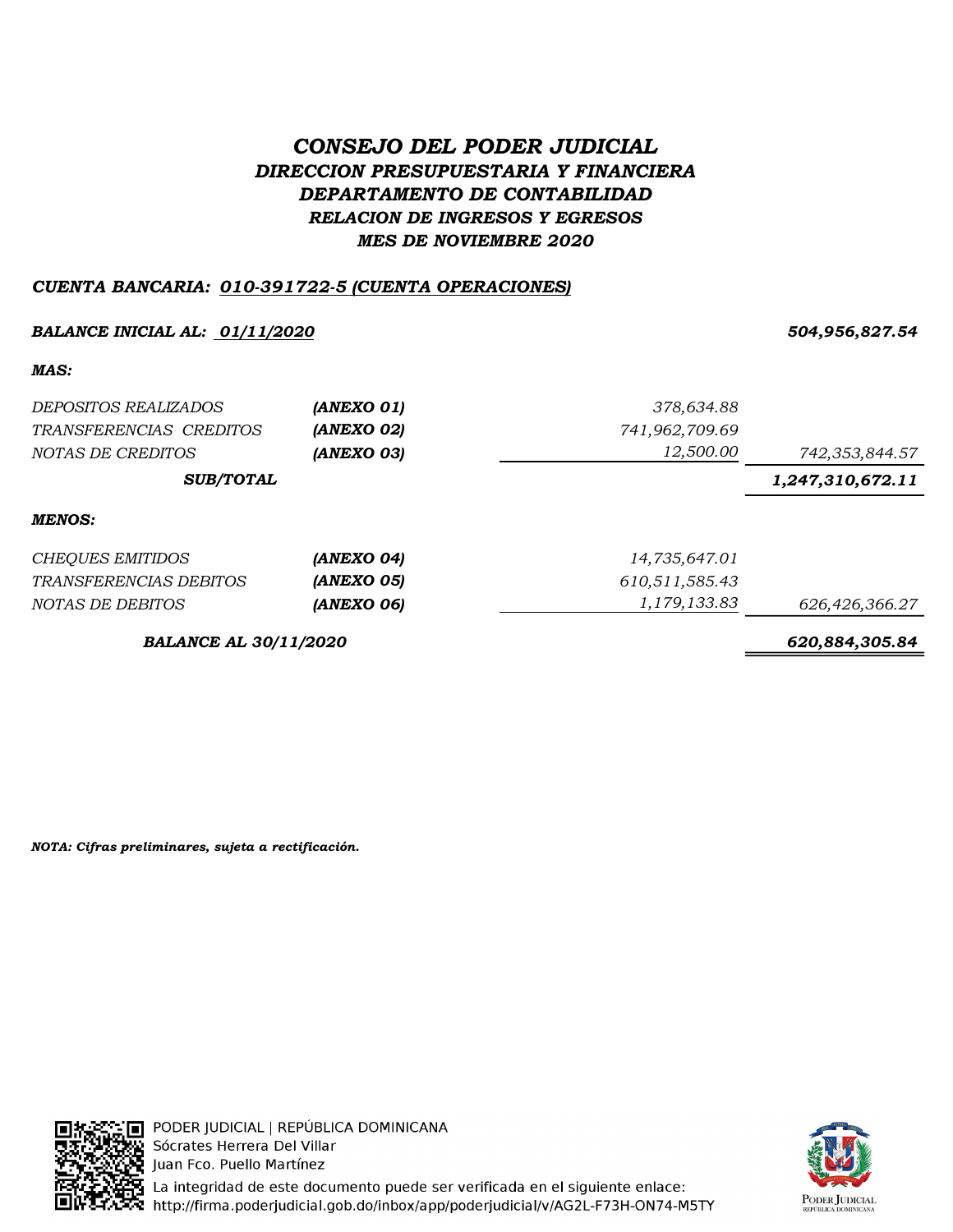# CONSEJO DEL PODER JUDICIAL DIRECCION PRESUPUESTARIA Y FINANCIERA DEPARTAMENTO DE CONTABILIDAD RELACION DE INGRESOS Y EGRESOS MES DE NOVIEMBRE 2020

#### ANEXO 01

#### RELACION DE DEPOSITOS MES DE NOVIEMBRE 2020

| <b>FECHA</b> | NUM.   | <b>DESCRIPCION</b>                                               | <b>VALOR RD\$</b> |
|--------------|--------|------------------------------------------------------------------|-------------------|
| 03/11/2020   | 12631  | DEVOLUCION MONTO PAGADO DE MAS EN EL RECIBO 1754 FONDO VIATICOS  | 1.00              |
| 06/11/2020   | 12632  | REPOSICION CARNET FACT. NO. 16400.                               | 200.00            |
| 06/11/2020   | 12633  | REEMBOLSO POR NO CORRESPONDERLE EN VIAJE A LA ALTAGRACIA, VALE.  | 9,400.00          |
| 06/11/2020   | 12634  | DESC. DIETA Y SEGURO MEDICO CORRESP. A NOM. MES DE OCTUBRE/2020. | 296,003.88        |
| 17/11/2020   | 12635  | REEMBOLSO POR NO CORRESPONDERLE EN VIAJES A DIFS. LUGARES DEL P  | 13,200.00         |
| 17/11/2020   | 12636- | FOTOCOPIAS TIRADAS EN EL CENTRO DE FOTOCOPIADO DEL PALACIO DE JU | 2,745.00          |
| 24/11/2020   | 12637  | REPOSICION CARNET EMPLEADO Y ALGUACIL ORD., COMPROB. NOS.630006  | 300.00            |
| 24/11/2020   | 12638  | DESC. SEGURO MEDICO A FREDDY A. AOUINO VARGAS, S/CK. NO.126852.  | 27,300.00         |
| 27/11/2020   | 12639  | REEMBOLSO SOBRANTE LOGISTICA ELECCIONES PRESIDENCIALES, 2020, M  | 3,200.00          |
| 30/11/2020   | 12640  | DEVOLUCION DE VALORES POR NO CORRESPONDERLE POR CANCELACION I    | 6,285.00          |
| 30/11/2020   | 12641  | DEP. 201130001210040840 D/F 30/11/2020 PAGO ALOUILER CAFETERIA R | 20,000.00         |
|              |        | TOTAL RD\$                                                       | 378,634.88        |

#### ANEXO 02

#### RELACION DE TRANSFERENCIAS CREDITOS MES DE NOVIEMBRE 2020

| <b>FECHA</b> | NUM. | DESCRIPCION                                     | <b>VALOR RD\$</b> |
|--------------|------|-------------------------------------------------|-------------------|
| 13/11/2020   | 1039 | FONDO DE PENSIONES Y JUBILACIONES               | 2,339,397.88      |
| 13/11/2020   | 1040 | CONSEJO DEL PODER JUDICIAL                      | 680,882,819.75    |
| 20/11/2020   | 1041 | CONSEJO DEL PODER JUDICIAL                      | 4,475,111.32      |
| 20/11/2020   | 1042 | PROCURADURIA GENERAL DE LA REPUBLICA DOMINICANA | 50,000.00         |
| 20/11/2020   | 1043 | PROCURADURIA GENERAL DE LA REPUBLICA DOMINICANA | 149,795.00        |
| 20/11/2020   | 1044 | ESCUELA NACIONAL DE LA JUDICATURA               | 172,882.27        |
| 20/11/2020   | 1045 | CONSEJO DEL PODER JUDICIAL                      | 57,941.20         |
| 20/11/2020   | 1046 | CONSEJO DEL PODER JUDICIAL                      | 5.250.00          |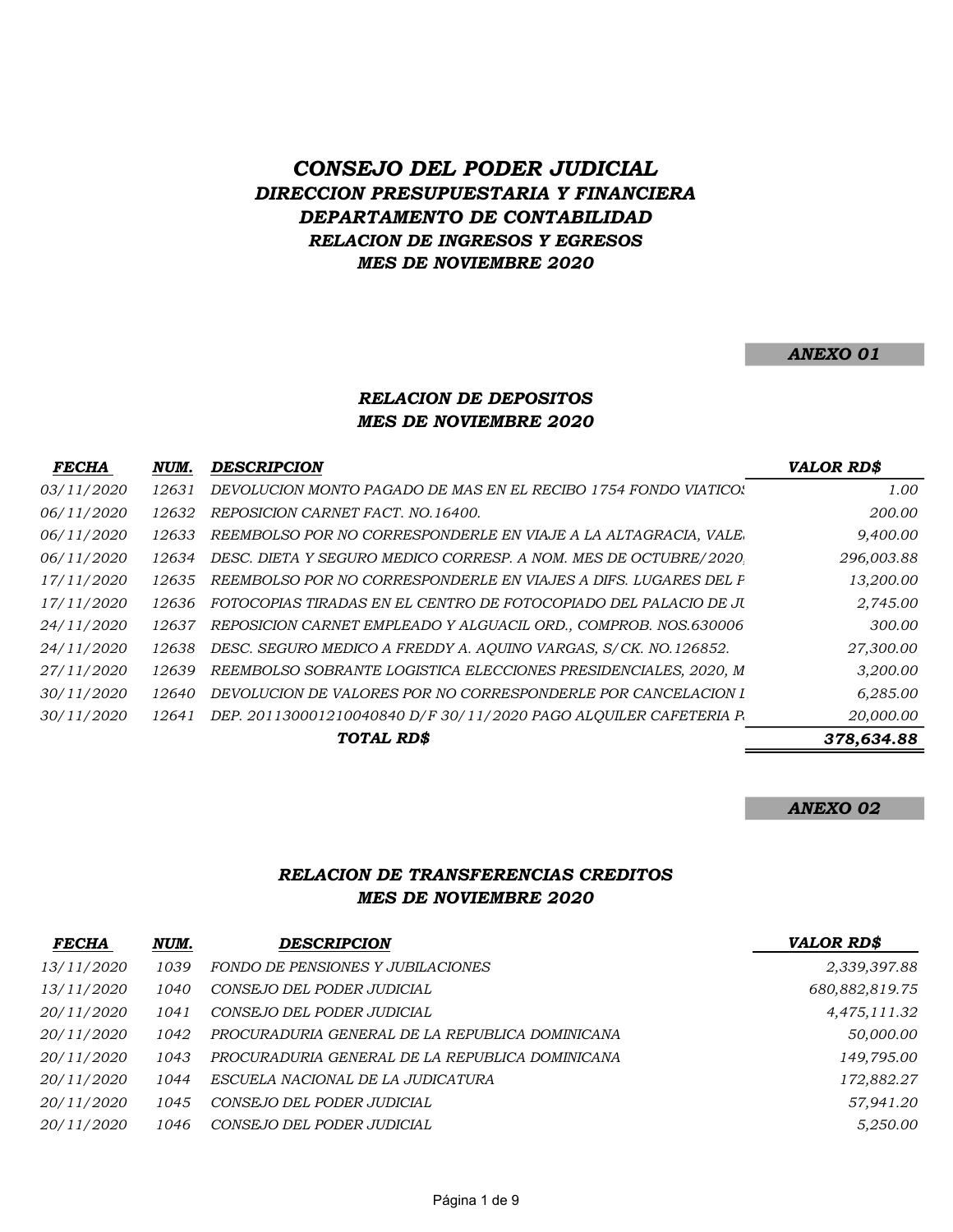|                           | TOTAL RD\$                                                      | 741,962,709.69 |
|---------------------------|-----------------------------------------------------------------|----------------|
| <i>30/11/2020</i><br>1051 | FONDO DE PENSIONES Y JUBILACIONES                               | 300,963.00     |
| <i>30/11/2020</i><br>1050 | ESCUELA NACIONAL DE LA JUDICATURA                               | 18,606.00      |
| 27/11/2020<br>1049        | JUNTA CENTRAL ELECTORAL                                         | 13,184.00      |
| 26/11/2020<br>1048        | CONSEJO DEL PODER JUDICIAL PROGRAMA DE CONSOLIDACION DE LA JURI | 53,494,659.27  |
| 23/11/2020<br>1047        | CONSEJO DEL PODER JUDICIAL                                      | 2,100.00       |
|                           |                                                                 |                |

# ANEXO 03

#### RELACION NOTAS DE CREDITOS MES DE NOVIEMBRE 2020

| <b>FECHA</b>      | NUM. | <b>DESCRIPCION</b>                                              | VALOR RD\$ |
|-------------------|------|-----------------------------------------------------------------|------------|
| <i>30/11/2020</i> | 236  | CARGO POR BLOQUEO TRANSFERENCIA NO REALIZADA RASO LUIS ML. ROD. | 3,500.00   |
| 30/11/2020        | -237 | **DOCUMENTO OUE ANULA AL DOC: CHO 87925 **                      | 9,000.00   |
|                   |      | TOTAL RD\$                                                      | 12,500.00  |
|                   |      |                                                                 |            |

#### ANEXO 04

# RELACION DE CHEQUES EMITIDOS MES DE NOVIEMBRE 2020

| <b>FECHA</b> | NUM.  | <b>BENEFICIARIO</b>               | <b>VALOR RD\$</b> |
|--------------|-------|-----------------------------------|-------------------|
| 02/11/2020   | 88628 | YAINA Y. SANCHEZ LANTIGUA         | 19,945.27         |
| 02/11/2020   | 88629 | BREIDIS L. DE LA PAZ NIN          | 475,895.00        |
| 04/11/2020   | 88630 | YISEIDY DEL C. CRUZ SILVESTRE     | 15,045.15         |
| 04/11/2020   | 88631 | CLARINET DE LOS SANTOS MENDEZ     | 14,755.99         |
| 06/11/2020   | 88632 | CLARINET DE LOS SANTOS MENDEZ     | 13,984.42         |
| 11/11/2020   | 88633 | YISEIDY DEL C. CRUZ SILVESTRE     | 21,114.55         |
| 13/11/2020   | 88634 | BREIDIS L. DE LA PAZ NIN          | 408,555.00        |
| 17/11/2020   | 88635 | YOMERY PEREYRA HILARIO            | 27,640.16         |
| 17/11/2020   | 88636 | RAMONA JACQUELINE BAUTISTA TEJEDA | 315,958.42        |
| 17/11/2020   | 88637 | MARYBEL MEJIA ESPINAL             | 29,494.60         |
| 19/11/2020   | 88638 | CLARINET DE LOS SANTOS MENDEZ     | 17,929.89         |
| 20/11/2020   | 88639 | BREIDIS L. DE LA PAZ NIN          | 502,938.00        |
| 20/11/2020   | 88640 | <b>JAZMIN O. VERAS SABES</b>      | 4,684.00          |
| 20/11/2020   | 88641 | GILKANIA M. PADILLA PEÑA          | 25,707.90         |
| 20/11/2020   | 88642 | YISEIDY DEL C. CRUZ SILVESTRE     | 29,845.71         |
| 20/11/2020   | 88643 | YOMERY PEREYRA HILARIO            | 30,833.50         |
| 20/11/2020   | 88644 | CLARINET DE LOS SANTOS MENDEZ     | 16,975.00         |
| 20/11/2020   | 88645 | ISAMAR ESPINOSA URBAEZ            | 20,314.12         |
| 24/11/2020   | 88646 | CLARINET DE LOS SANTOS MENDEZ     | 16,032.72         |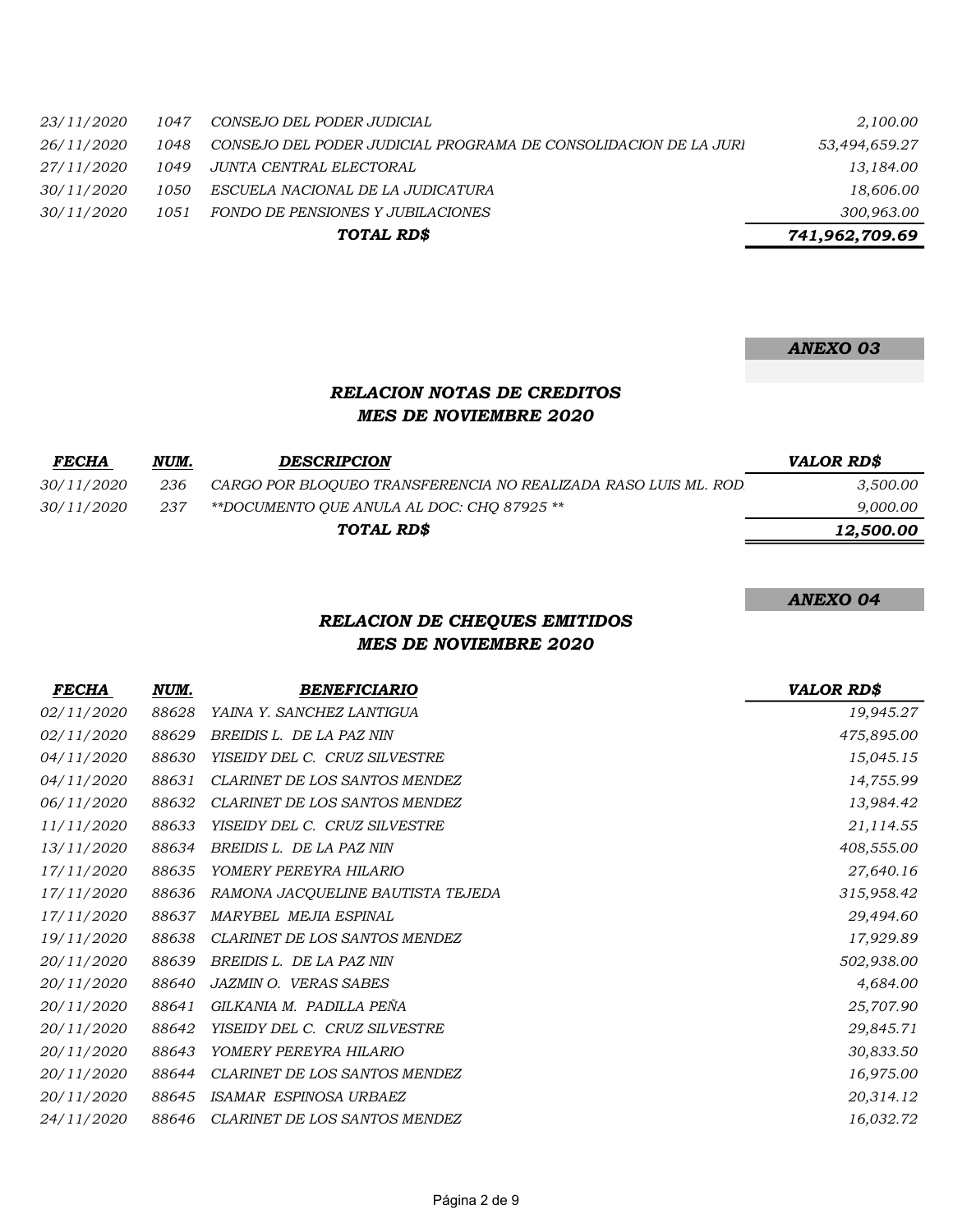| 24/11/2020 | 88647 | YOMERY PEREYRA HILARIO                                       | 14,983.54  |
|------------|-------|--------------------------------------------------------------|------------|
| 24/11/2020 | 88648 | ALDO BURZATTA                                                | 1,350.00   |
| 24/11/2020 | 88649 | ISAMAR ESPINOSA URBAEZ                                       | 25,171.29  |
| 26/11/2020 | 88650 | BREIDIS L. DE LA PAZ NIN                                     | 439,940.00 |
| 26/11/2020 | 88651 | <b>JAZMIN O. VERAS SABES</b>                                 | 21,035.34  |
| 26/11/2020 | 88652 | YISEIDY DEL C. CRUZ SILVESTRE                                | 11,287.00  |
| 30/11/2020 | 88653 | RAMONA JACQUELINE BAUTISTA TEJEDA                            | 367,495.85 |
| 30/11/2020 | 88654 | LIGA DEP. ABORIGEN, INC. O RAFAEL FILIBERTO SAVIÑON PIMENTEL | 34,000.00  |
| 30/11/2020 | 88655 | CLUB DEPORTIVO, SOCIAL Y CULTURAL VILLA FRANCISCA INC.       | 5,000.00   |
| 30/11/2020 | 88656 | DONATILA HERNANDEZ DE MARTINEZ                               | 6,000.00   |
| 30/11/2020 | 88657 | JAVIER ERNESTO CALDERON HERNANDEZ                            | 35,399.70  |
| 30/11/2020 | 88658 | JAVIER ERNESTO CALDERON HERNANDEZ                            | 20,059.20  |
| 30/11/2020 | 88659 | CARLOS SILVERIO NUÑEZ                                        | 328,186.69 |
| 30/11/2020 | 88660 | JULIO DEL ROSARIO MEJIA                                      | 6,250.00   |
| 30/11/2020 | 88661 | RAMONA MILANDA DIAZ PEREZ                                    | 10,000.00  |
| 30/11/2020 | 88662 | <b>MAYRA MINLLETY</b>                                        | 9,000.00   |
| 30/11/2020 | 88663 | LEONIDAS GARABITOS R. DE SOTO                                | 7,000.00   |
| 30/11/2020 | 88664 | ANA FRANCISCA MONTAS DUVERGE DE GARCIA                       | 15,000.30  |
| 30/11/2020 | 88665 | FRANCISCO ALEIXIS RODRIGUEZ PEREZ                            | 8,010.00   |
| 30/11/2020 | 88666 | AYUNTAMIENTO MUNICIPAL DE SABANA IGLESIA                     | 6,000.00   |
| 30/11/2020 | 88667 | ANDREA BRUNILDA GUTIERREZ BELLO                              | 20,000.00  |
| 30/11/2020 | 88668 | ELBA ROSA CABRERA                                            | 3,000.00   |
| 30/11/2020 | 88669 | ROSA MIRTEA TRIGO GONZALEZ                                   | 5,490.00   |
| 30/11/2020 | 88670 | LUIS PIÑA LEBRON                                             | 6,300.00   |
| 30/11/2020 | 88671 | MAYRA HIDELFONZA UREÑA SANCHEZ                               | 6,300.00   |
| 30/11/2020 | 88672 | KELVIZ JOSE PARRA                                            | 40,500.00  |
| 30/11/2020 | 88673 | ASOCIACION DOM. PARA EL DESARROLLO DE LA MUJER               | 33,000.00  |
| 30/11/2020 | 88674 | MANUEL ENRIQUE MARTINEZ ACEVEDO                              | 15,000.00  |
| 30/11/2020 | 88675 | PAULINO AMILCAR REYES ROSARIO                                | 14,787.00  |
| 30/11/2020 | 88676 | LUCILA EDILIA ALCANTARA GRULLON                              | 12,000.00  |
| 30/11/2020 | 88677 | <b>MARCOS CASSO</b>                                          | 30,000.00  |
| 30/11/2020 | 88678 | NELSON ANTONIO JEREZ PAULINO                                 | 20,000.00  |
| 30/11/2020 | 88679 | VENTURA PEGUERO MARIA                                        | 6,795.00   |
| 30/11/2020 | 88680 | TERESA ONDINA HERNANDEZ MARTINEZ                             | 8,100.00   |
| 30/11/2020 | 88681 | <b>JUANA REYES</b>                                           | 4,000.00   |
| 30/11/2020 | 88682 | JULIAN RODRIGUEZ MATEO                                       | 4,000.00   |
| 30/11/2020 | 88683 | MARIA FRANCISCA ALCANTARA                                    | 1,000.00   |
| 30/11/2020 | 88684 | ROSA BAEZ DE FERRERAS                                        | 4,000.00   |
| 30/11/2020 | 88685 | LEDA MARIA FELIZ                                             | 3,600.00   |
| 30/11/2020 | 88686 | <b>MILADYS MATEO FLORIAN</b>                                 | 600.00     |
| 30/11/2020 | 88687 | JULIO ANIBAL CARVAJAL MEDINA                                 | 10,000.00  |
| 30/11/2020 | 88688 | EDWARD LEONIDAS PEREZ FERNANDEZ                              | 7,920.00   |
| 30/11/2020 | 88689 | MIGUEL ANGEL REYES PICHARDO                                  | 54,000.00  |
| 30/11/2020 | 88690 | TOMAS VICENTE DIAZ CACERES                                   | 50,000.00  |
| 30/11/2020 | 88691 | TOMAS VICENTE DIAZ CACERES                                   | 9,000.00   |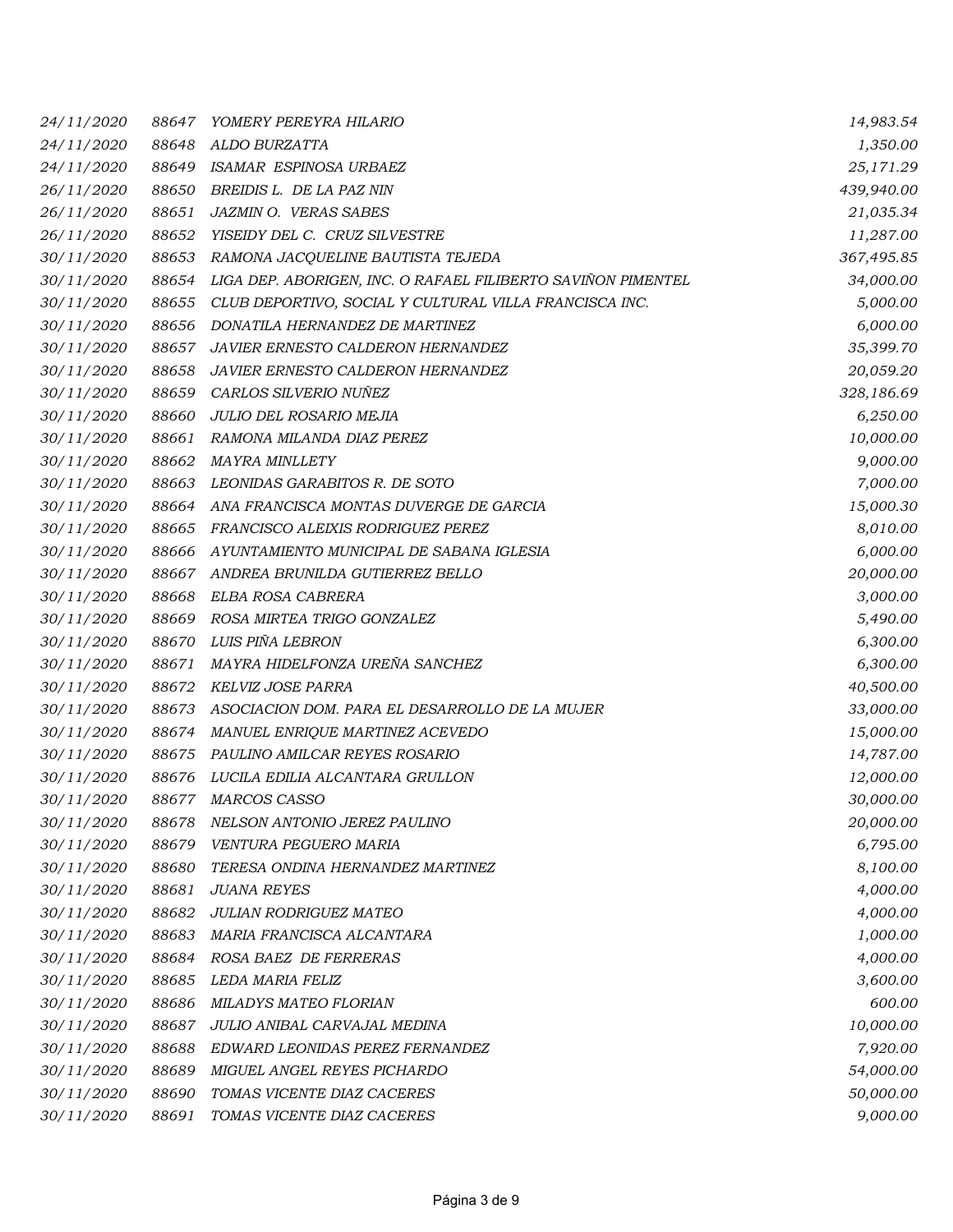|            | TOTAL RD\$ |                                    | 14,735,647.01 |
|------------|------------|------------------------------------|---------------|
| 30/11/2020 | 88708      | <i>ANULADO</i>                     |               |
| 30/11/2020 | 88707      | ANULADO                            |               |
| 30/11/2020 | 88706      | <b>ANULADO</b>                     |               |
| 30/11/2020 | 88705      | ANULADO                            |               |
| 30/11/2020 | 88704      | COLECTOR DE IMPUESTOS INTERNOS     | 7,448,634.70  |
| 30/11/2020 | 88703      | COLECTOR DE IMPUESTOS INTERNOS     | 2,939,022.77  |
| 30/11/2020 | 88702      | COLEGIO DOM INGS AROS AGRIMENS     | 1,257.38      |
| 30/11/2020 | 88701      | COLECTOR DE IMPUESTOS INTERNOS     | 12,573.75     |
| 30/11/2020 | 88700      | BREIDIS L. DE LA PAZ NIN           | 531,560.00    |
| 30/11/2020 | 88699      | <b>WADELIN SANCHEZ GARCIA</b>      | 12,539.60     |
| 30/11/2020 | 88698      | <b>CARLOS AMIRO FINKE</b>          | 8,000.00      |
| 30/11/2020 | 88697      | CLARA JOSEFINA BUTTEN VARONA       | 5,400.00      |
| 30/11/2020 | 88696      | ANATOLIA TORIBIO ACOSTA DE CABREJA | 5,400.00      |
| 30/11/2020 | 88695      | OLIMPIA DEL ROSARIO PENA PENA      | 7,000.00      |
| 30/11/2020 | 88694      | <i>JOSE ANTONIO HOLGUIN COLON</i>  | 4,500.00      |
| 30/11/2020 | 88693      | BIENVENIDO EVELINO NORMAN CORADIN  | 6,000.00      |
| 30/11/2020 | 88692      | <i>MARGARITA ROSARIO HERNANDEZ</i> | 5,548.50      |

## ANEXO 05

### RELACION DE TRANSFERENCIAS DEBITOS MES DE NOVIEMBRE 2020

| <b>FECHA</b>      | NUM. | <b>DESCRIPCION</b>                                                    | <b>VALOR RD\$</b> |
|-------------------|------|-----------------------------------------------------------------------|-------------------|
| 03/11/2020        | 4431 | PAGO FACT. NO. CC202008242404230733 POR SERVICIO DE ENRUTAMIENT(      | 32,358.31         |
| <i>03/11/2020</i> | 4432 | PAGO FACT. NO. 0094 POR HONORARIOS PROFESIONALES, EN CALIDAD DE 1     | 430,400.00        |
| <i>03/11/2020</i> | 4433 | PAGO FACT. NO. CC202009242404288154 POR SERVICIO DE ENRUTAMIENTO      | 9,653.98          |
| 03/11/2020        | 4434 | PAGO RECOGIDA DE BASURA EN EL PALACIO DE JUSTICIA Y EL TRIBUNAL D.    | 7,000.00          |
| <i>03/11/2020</i> | 4435 | PAGO FACT. NO. 000552 POR (1) CONFERENCING SYSTEM MICROSOFT VIDEO     | 392,110.00        |
| 04/11/2020        | 4436 | PAGO FACT. NO. 410 POR (7) CUBETAS DE PINTURA.                        | 37,335.20         |
| 04/11/2020        | 4437 | PAGO 20% AVANCE POR LICENCIAMIENTO ZOHO CREATOR ULTIMATE, ZOHO        | 1,098,892.91      |
| 04/11/2020        | 4438 | PAGO FACT. NO. 12496 POR (1) BATERIA MOTORCRAFT.                      | 10,438.13         |
| 04/11/2020        | 4439 | PAGO FACT. NO. FACO00001081 POR SERVICIOS DE DISENO GRAFICO Y CON     | 91,460.00         |
| 04/11/2020        | 4440 | PAGO FACT. NO. FB02000043326 POR (1) CORONA DE ROSAS BLANCAS CON      | 7,695.00          |
| 04/11/2020        | 4441 | PAGO FACT. NO. 511 POR LICENCIAMIENTO DE SOFTWARE MICROSOFT OFFI      | 4,557,352.65      |
| 04/11/2020        | 4442 | PAGO FACTS. NOS. 753 Y 754 POR SERVICIOS REALIZADOS.                  | 19,717.70         |
| 04/11/2020        | 4443 | PAGO FACTS. NOS. 304317771, 304328005, 304354308, 304354322, 304355   | 328,651.55        |
| 04/11/2020        | 4444 | PAGO FACTS. NOS. 159232, 159959, 159957, 159961, 159952, 1599562, 159 | 37,149.77         |
| 04/11/2020        | 4445 | PAGO FACTS. NOS. FT-0000242 Y FT-0000243 POR SERVICIOS DE FUMIGACIO   | 38,736.00         |
| 04/11/2020        | 4446 | PAGO 30% FINAL FACT. NO. 2020010 POR SERVICIO DE DIAGNOSTICO DE LO    | 343,727.12        |
| 04/11/2020        | 4447 | PAGO FACT. NO. 140 POR ALQUILER DE FURGONES MOVILES INSTALADOS E      | 40,680.00         |
| 04/11/2020        | 4448 | PAGO DIETA A EMPLEADOS POR LABOR REALIZADA FUERA DE HORARIO LAI       | 65,100.00         |
| 04/11/2020        | 4449 | PAGO DIETA ESPECIAL A EMPLEADOS QUE LABORAN PRESENCIAL DURANTE        | 484,000.00        |
|                   |      |                                                                       |                   |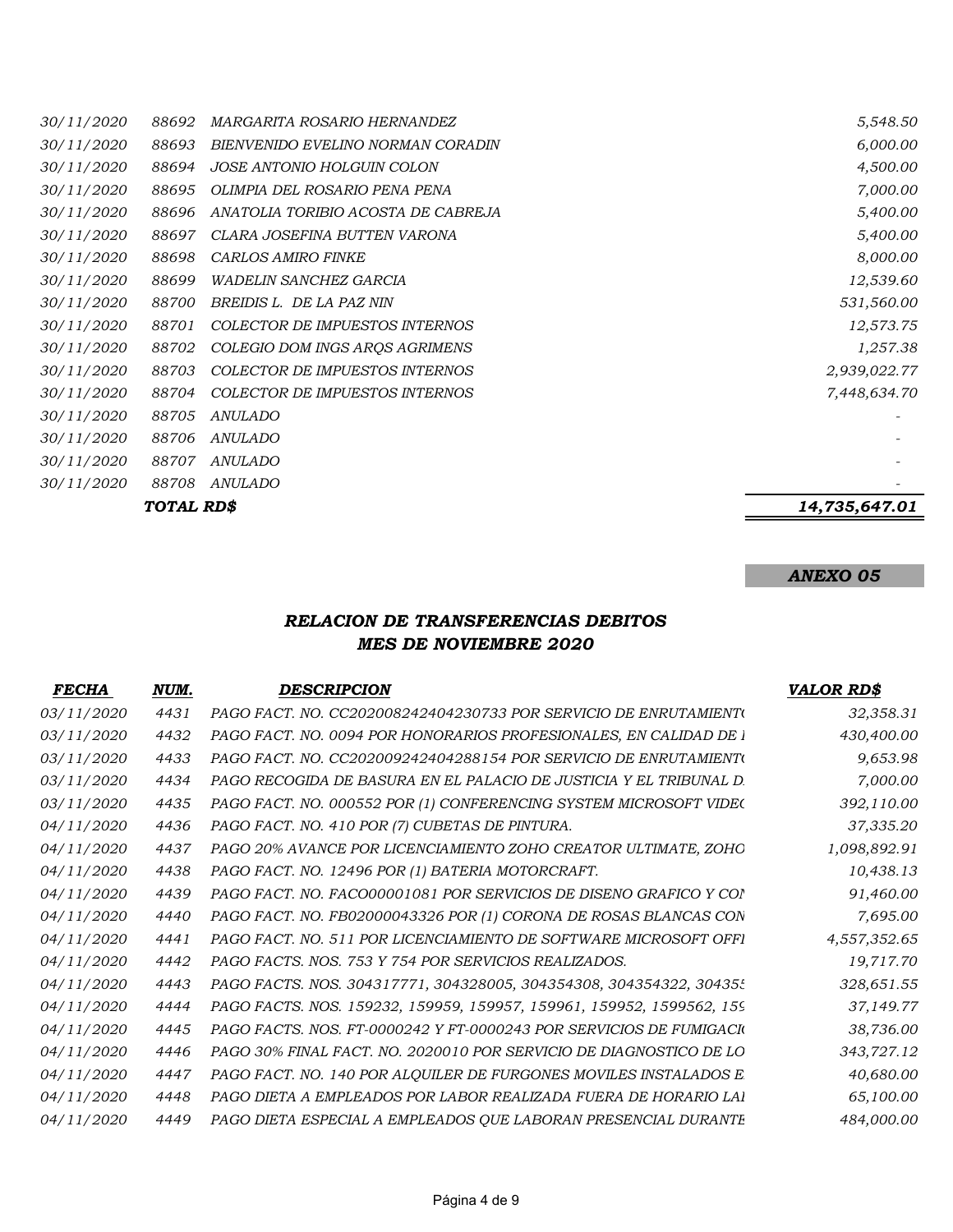| 04/11/2020        | 4450 | PAGO LABOR A PERSONAL CIERTO TIEMPO ASPIRANTE A JUECES, CORRESI          | 1,191,448.23   |
|-------------------|------|--------------------------------------------------------------------------|----------------|
| 04/11/2020        | 4451 | PAGO FACTS. NOS. 4582 Y 4601 POR SUMINISTRO DE COMBUSTIBLES.             | 7,600.00       |
| 04/11/2020        | 4452 | PAGO FACT. NO. B1500000005 POR (4,500) LENTES PROTECTORES DE PLAS'.      | 1,652,625.00   |
| 04/11/2020        | 4453 | PAGO FACTS. NOS. 2-1984, 2-1990, 2-1999, 2-1987, 2-1989, 2-1993, 2-2138, | 74,620.60      |
| 04/11/2020        | 4454 | PAGO FACTS. NOS. 2-2128, 2-2129, 2-2130, 2-2131, 2-2132 Y 2-2137 POR SE. | 84,358.40      |
| <i>04/11/2020</i> | 4455 | PAGO SERVICIO DE AGUA Y ALCANTARILLADO EN DISTINTAS DEPENDENCIA:         | 18,267.00      |
| <i>04/11/2020</i> | 4456 | PAGO FACT. NO. 01-01521556 POR RECOGIDA DE BASURA CORRESPONDIEN          | 39,040.00      |
| 04/11/2020        | 4457 | PAGO FACTS. NOS. 69, 72, 73 Y 74 POR SERVICIOS REALIZADOS.               | 73,512.32      |
| 06/11/2020        | 4458 | PAGO FACT. NO. 6847 POR SERVICIO DE ALQUILER DE TELEPROMTER PRESI        | 48,420.00      |
| 06/11/2020        | 4459 | PAGO FACT. NO. 5672 POR SERVICIOS DE VIGILANCIA CORRESPONDIENTES.        | 5,252,422.32   |
| 06/11/2020        | 4460 | PAGO LABOR POR CIERTO TIEMPO, CORRESPONDIENTE AL MES DE OCTUBR.          | 1,066,850.94   |
| 06/11/2020        | 4461 | PAGO FACT. NO. 08 POR HONORARIOS PROFESIONALES POR CONSULTORIA           | 198,000.00     |
| 11/11/2020        | 4462 | PAGO FACT. NO. 2020-02-0000314371 POR SERVICIOS DE INTERNET, DEL 26      | 261,436.47     |
| 11/11/2020        | 4463 | PAGO FACT. NO. 10 POR HONORARIOS PROFESIONALES, EN CALIDAD DE GE         | 282,807.68     |
| 11/11/2020        | 4464 | PAGO POR SUMINISTRO DE BOTELLONES DE AGUA DE 5 GALONES Y FARDO:          | 98,140.70      |
| 11/11/2020        | 4465 | FACTS. NOS. 112, 113, 114, 115 Y 116 POR ALQUILER LOCAL QUE ALOJA EL     | 1,985,105.02   |
| 11/11/2020        | 4466 | PAGO DIETA ESPECIAL A PERSONAL MILITAR DURANTE ESTADO DE EMERGI          | 883,500.00     |
| 11/11/2020        | 4467 | PAGO FACTS. NOS. 2-2161, 2-2162, 2-2164 Y 2-2165 POR SERVICIOS REALIZA   | 75,266.20      |
| 13/11/2020        | 4468 | PAGO FACT. NO. 0269 POR SUMINISTRO DE (108) BOTELLONES DE AGUA.          | 2,872.80       |
| 13/11/2020        | 4469 | PAGO FACT. NO. 76 POR HONORARIOS DE CONSULTORIA ESPECIAL EN MATI         | 180,000.00     |
| 13/11/2020        | 4470 | PAGO FACT. NO. 01444944 POR CONSUMO DE ENERGIA ELECTRICA, FACTUI         | 8,046.12       |
| 13/11/2020        | 4471 | PAGO FACT. NO. 28879 POR (2) MOTORES OPERADOR RESET.                     | 65,054.10      |
| 13/11/2020        | 4472 | PAGO FACT. NO. 119 POR SERVICIOS DE MANTENIMIENTO Y LIMPIEZA EN DI       | 481,927.65     |
| 13/11/2020        | 4473 | PAGO FACTS. NOS. 2-2134, 2-2135, 2-2141 Y 2-2163 POR SERVICIOS REALIZ    | 74,351.60      |
| 13/11/2020        | 4474 | PAGO FACT. NO. 002 POR SERVICIOS PARA DESARROLLO DE SISTEMA DE INI       | 724,576.28     |
| 13/11/2020        | 4475 | PAGO FACT. NO. 000422 POR (38) LAPTOPS DELL.                             | 2,104,060.00   |
| 13/11/2020        | 4476 | PAGO FACT. NO. 01-01532521 POR RECOGIDA DE BASURA CORRESPONDIEN          | 39,040.00      |
| 13/11/2020        | 4477 | PAGO FACT. NO. 500000158 POR (1) PROBADOR DE BATERIA Y VOLTIMETRO        | 3,616.00       |
| 13/11/2020        | 4478 | PAGO FACT. NO. 754991 POR SEGURO DENTAL, CORRESPONDIENTE AL MES          | 32,656.25      |
| 13/11/2020        | 4479 | PAGO FACT. NO. 75 POR HONORARIOS DE CONSULTORIA ESPECIAL EN MATI         | 180,000.00     |
| 13/11/2020        | 4480 | PAGO RECOGIDA DE BASURA EN DISTINTAS DEPENDENCIAS DEL DISTRITO N         | 38,121.00      |
| 13/11/2020        | 4481 | PAGO RECOGIDA DE BASURA EN EL PALACIO DE JUSTICIA Y EL TRIB. DE NIN      | 7,240.00       |
| 13/11/2020        | 4482 | REEMBOLSO POR SUMINISTRO DE COMBUSTIBLE.                                 | 2,449.40       |
| 13/11/2020        | 4483 | PAGO VIATICOS, REEMBOLSO PROP. GASTOS COMB. POR TRASLADOS A DIST         | 59,082.42      |
| 17/11/2020        | 4484 | PAGO 20% AVANCE POR SUMINISTRO E INSTALACIÓN DE LINEAS DE SEPARA         | 265,772.00     |
| 17/11/2020        | 4485 | PAGO FACT. NO. FT-1716 POR MANTENIMIENTO Y REPARACION DE DOS DAT.        | 6,133.20       |
| 17/11/2020        | 4486 | PAGO RECOGIDA DE BASURA EN DISTINTAS DEPENDENCIAS DEL DISTRITO N         | 39,653.00      |
| 19/11/2020        | 4487 | PAGO FACT. NO. 411 POR MANTENIMIENTO, CONSUMO ELECTRICIDAD Y GAS         | 11,979.99      |
| 19/11/2020        | 4488 | PAGO FACT. NO. 01-02300828 POR RECOGIDA DE BASURA, CORRESPONDIEI         | 7,500.00       |
| 19/11/2020        | 4489 | TRANSFERENCIA DE FONDO DE LA CTA. OPER. A LA CTA. SUELDOS PARA CU        | 448,913,144.29 |
| 20/11/2020        | 4490 | PAGO FACT. NO. 1716013 POR SEGUROS DE SALUD CORRESPONDIENTES AL          | 45,859,358.66  |
| 20/11/2020        | 4491 | PAGO FACT. NO. 690 POR (27) POLO-SHIRTS CON LOGO COLOR GRIS.             | 12,204.00      |
| 20/11/2020        | 4492 | PAGO FACT. NO. 117 POR SERVICIOS DE MANTENIMIENTO Y LIMPIEZA EN DI       | 481,927.65     |
| 20/11/2020        | 4493 | PAGO FACTS. NOS. 30191, 30192, 30193, 30194, 30195, 30196, 30197, 3019   | 46,778.64      |
| 20/11/2020        | 4494 | PAGO FACTS. NOS. T84180, O1459H, T84339, O2243H, O2475H Y O2955H P       | 66,812.71      |
|                   |      |                                                                          |                |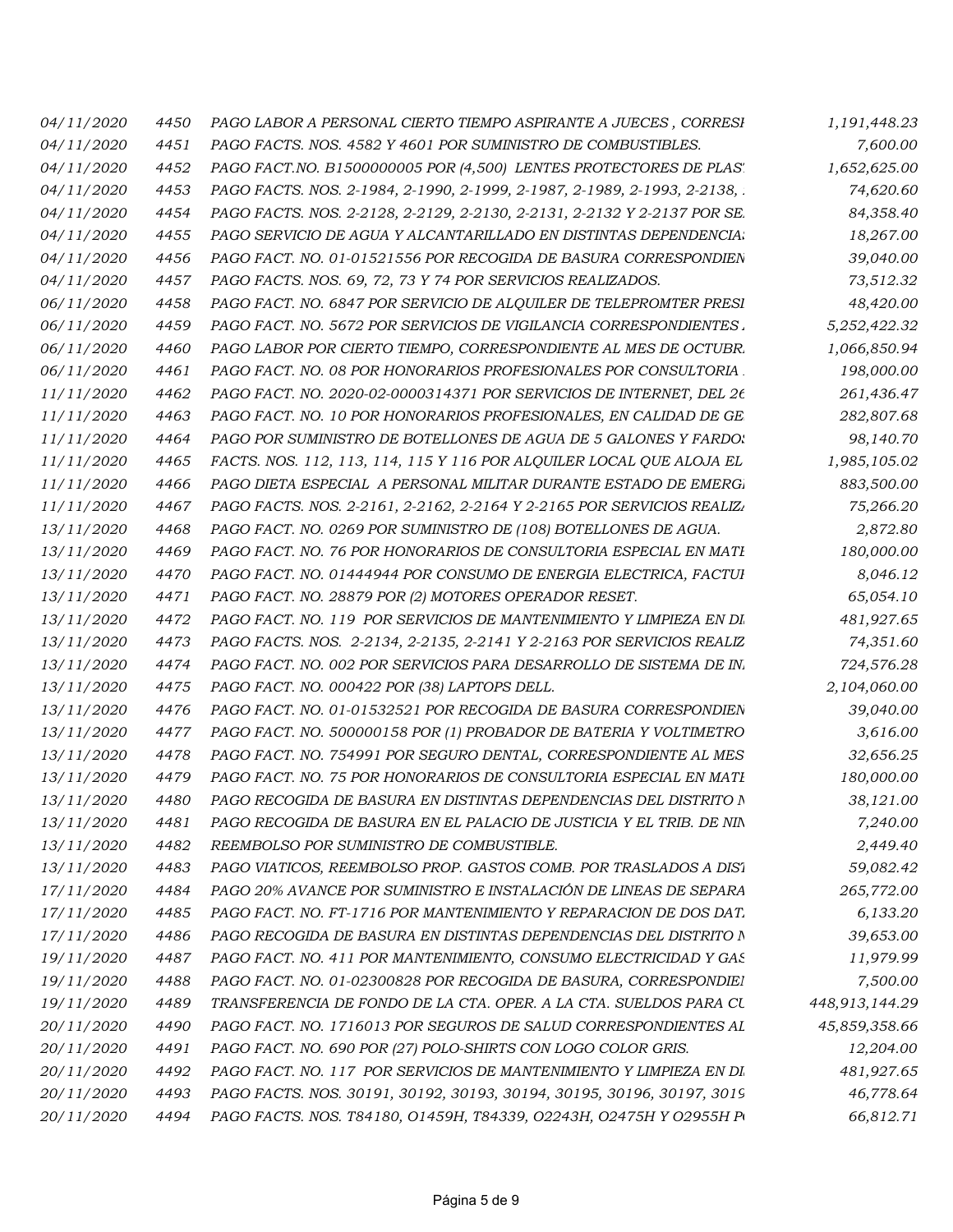| 20/11/2020 | 4495 | PAGO FACTS. NOS. CC202010245800209108, CC202010252404370833, CC2       | 1,110,639.94  |
|------------|------|------------------------------------------------------------------------|---------------|
| 20/11/2020 | 4496 | PAGO FACT. NO. 17520 POR (37) JACKETS, (20) TRAJES Y (20) CAMISAS      | 348,960.95    |
| 20/11/2020 | 4497 | PAGO FACTS. NOS. 2-2133, 2-2136 POR (1) TAPA BOCINA Y (2) RETROVISORI  | 21,244.00     |
| 20/11/2020 | 4498 | PAGO FACT. NO. 419 POR (20) GLS. LANCO SELLADOR SILICON.               | 25,001.25     |
| 20/11/2020 | 4499 | PAGO FACT. NO. 2350 POR SERVICIO DE REPARACION (4) SCANNER.            | 19,368.00     |
| 20/11/2020 | 4500 | PAGO FACTS. NOS. 30282, 30283, 30284, 30285, 30286, 30287, 30288, 3028 | 42,447.29     |
| 20/11/2020 | 4501 | PAGO FACT. NO. 01434385 POR CONSUMO DE ENERGIA ELECTRICA, FACTUI       | 6,021.95      |
| 20/11/2020 | 4502 | PAGO FACT. NO. 120 POR SERVICIOS DE MANTENIMIENTO Y LIMPIEZA EN EL     | 98,845.91     |
| 20/11/2020 | 4503 | PAGO FACTS. 164 Y 165 POR SERVICIOS TECNICOS PARA EL DESARROLLO L      | 754,055.08    |
| 20/11/2020 | 4504 | PAGO FACT. NO. 4863 POR MANTENIMIENTO DE PLANTAS ELECTRICAS. COR       | 129,787.48    |
| 20/11/2020 | 4505 | PAGO DIETA CORRESPONDIENTE AL MES DE NOVIEMBRE/2020.                   | 63,000.00     |
| 20/11/2020 | 4506 | REEMBOLSO POR SUMINISTRO DE COMBUSTIBLE Y ACEITE.                      | 10,709.70     |
| 20/11/2020 | 4507 | PAGO AYUDA, CORRESPONDIENTES AL MES DE NOVIEMBRE 2020.                 | 252,161.36    |
| 20/11/2020 | 4508 | PAGO DIETA, CORRESPONDIENTE AL MES DE NOVIEMBRE 2020.                  | 16,900.00     |
| 20/11/2020 | 4509 | PAGO NOTIFICACIONES DE ALGUACILES ORDINARIOS, CORRESPONDIENTES         | 211,536.50    |
| 20/11/2020 | 4510 | PAGO 20% AVANCE POR ADECUACION AREA DE RECEPCIÓN DE DOCUMENT(          | 746,782.81    |
| 20/11/2020 | 4511 | PAGO FACT. NO. 303-012000329 POR (5) CUBETAS DE PINTURA.               | 30,165.25     |
| 20/11/2020 | 4512 | ASIGNACION PRESUPUESTARIA CORRESPONDIENTE AL MES DE NOVIEMBRE          | 15,377,912.83 |
| 20/11/2020 | 4513 | PAGO CONSUMO DE ENERGIA ELECTRICA, FACTURAS CORRESPONDIENTES.          | 2,580,727.25  |
| 20/11/2020 | 4514 | PAGO FACTS. NOS. 80272, 80550, 80552, 80292, 80305 Y 80306 POR SERV.   | 5,694,310.09  |
| 20/11/2020 | 4515 | PAGO FACT. NO. 14103 POR (1) LICENCIA ADOBE CREATIVE CLOUD             | 153,567.00    |
| 20/11/2020 | 4516 | PAGO FACT. NO. FCR00000020 POR SUMINISTRO E INSTALACION DE LINEAS      | 177,131.44    |
| 20/11/2020 | 4517 | PAGO DIETA A PERSONAL QUE LABORA A NIVEL NACIONAL, CORRESPONDIE        | 38,000.00     |
| 20/11/2020 | 4518 | PAGO FACTS. NOS. 30295, 30296, 30297, 30298, 30640, 30641, 30642, 3064 | 39,438.13     |
| 20/11/2020 | 4519 | PAGO SERVICIOS DEL PROYECTO ESTRUCTURA ORGANIZACIONAL Y REVISIC        | 260,500.50    |
| 20/11/2020 | 4520 | PAGO FACT. NO. 167538 POR (10) MESAS PLEGABLES IMPORTADA.              | 36,449.28     |
| 23/11/2020 | 4521 | * ANULADO *                                                            |               |
| 23/11/2020 | 4522 | PAGO FACT. NO. FC-00039064 POR ALQUILER DE NAVE, CORRESPONDIENTE       | 1,960,704.57  |
| 23/11/2020 | 4523 | PAGO FACT. NO. 19267451 POR SUMINISTRO DE AGUA POTABLE CORRESPO.       | 127,261.72    |
| 23/11/2020 | 4524 | PAGO FACT. NO. VNT/2020/0913 POR MANTENIMIENTO DE AREAS COMUNE.        | 67,486.72     |
| 23/11/2020 | 4525 | PAGO CONSUMO DE ENERGIA ELECTRICA, FACTURAS CORRESPONDIENTES           | 3,876,970.99  |
| 24/11/2020 | 4526 | PAGO FACTS. NOS. 30660, 30661, 30662, 30663, 30665, 30666, 30667, 3066 | 53,535.56     |
| 24/11/2020 | 4527 | PAGO FACT. NO. 087 POR SERVICIOS DE ALMUERZOS, CORRESPONDIENTES        | 62,455.10     |
| 24/11/2020 | 4528 | PAGO FACT. NO. 44 POR HONORARIOS PROFESIONALES LEGALIZACION (06) \     | 4,320.00      |
| 24/11/2020 | 4529 | PAGO FACTS. NOS. 30646, 30647, 30648, 30649, 30650, 30651, 30652, 3065 | 29,416.74     |
| 24/11/2020 | 4530 | PAGO FACT. NO. 046 POR HONORARIOS PROFESIONALES DE ACTOS NOTARL        | 12,600.00     |
| 24/11/2020 | 4531 | PAGO FACT. NO. 130969 POR SEGURO DE VIDA CORRESPONDIENTE AL MES        | 737,822.88    |
| 24/11/2020 | 4532 | PAGO FACTS. NOS. 227, 228, 229 Y 230 POR SERVICIO DE MANTENIMIENTO,    | 459,618.89    |
| 24/11/2020 | 4533 | REEMBOLSO POR SUMINISTRO DE COMBUSTIBLE.                               | 1,000.00      |
| 24/11/2020 | 4534 | PAGO FACTS. NOS. 29509, 29510, 29516, 29517, 29760, 29761, 29762, 2976 | 61,414.07     |
| 25/11/2020 | 4535 | PAGO FACT. NO. 99 ADICIONAL POR REUBICACION DE LA DIRECCION DE GE      | 241,713.15    |
| 25/11/2020 | 4536 | PAGO RECOGIDA DE BASURA EN DISTINTAS DEPENDENCIAS DEL DISTRITO N       | 43,460.00     |
| 25/11/2020 | 4537 | PAGO FACT. NO. 13348 POR ALMUERZOS PARA (71) PERSONAS. (TRANSPORT      | 18,616.75     |
| 25/11/2020 | 4538 | PAGO FACT. NO. B1500000004 POR ADICIONAL PARA READECUACION DE B/       | 134,492.45    |
| 25/11/2020 | 4539 | PAGO FACTS. NOS. 29498, 29499, 29500, 29501, 29502, 29503, 29504, 2950 | 56,581.18     |
|            |      |                                                                        |               |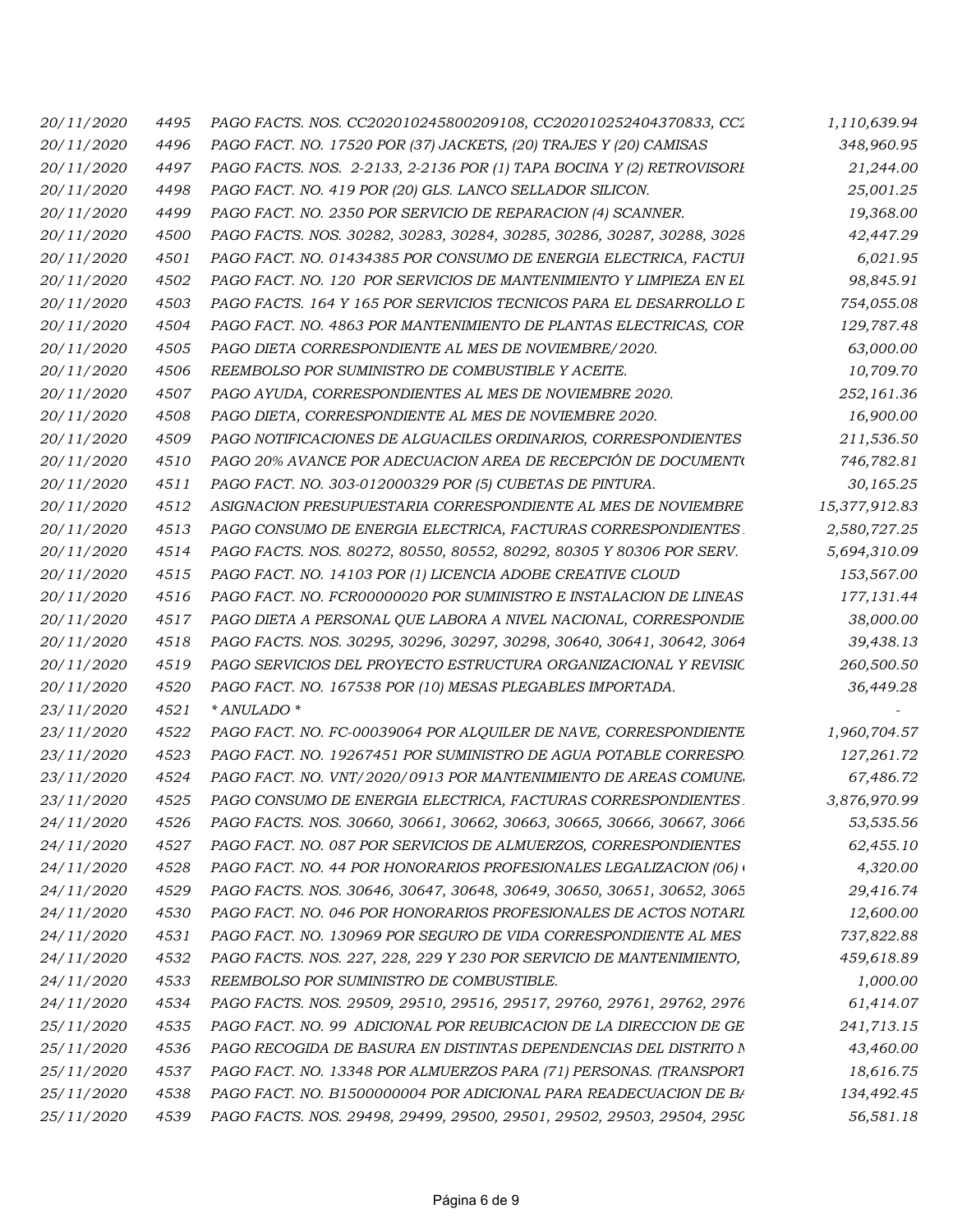| 25/11/2020        | 4540 | PAGO FACTS. NOS. 29766, 29767, 29771, 29772, 29773, 29774, 29775, 2977 | 37,295.25     |
|-------------------|------|------------------------------------------------------------------------|---------------|
| 25/11/2020        | 4541 | PAGO FACT. NO. 0310 A MEDICO (SERVICIOS DE SALUD), CORRESPONDIENTI     | 52,070.49     |
| <i>25/11/2020</i> | 4542 | PAGO FACTS. NOS. VNT/2020/0915 Y VNT/2020/1017 POR ALQUILER DE NA      | 929,174.68    |
| 25/11/2020        | 4543 | PAGO DIETA AL PERSONAL DE LOS CENTROS DE CITACIONES Y NOTIFICACIO      | 109,700.00    |
| 25/11/2020        | 4544 | PAGO FACT. NO. 5705 POR SERVICIOS DE VIGILANCIA, CORRESPONDIENTES      | 5,471,167.80  |
| 26/11/2020        | 4545 | PAGO FACT. NO. 1714953 POR INCLUSION DE ANA CAROLINA MOLINA SALAI      | 20,561.64     |
| 26/11/2020        | 4546 | PAGO CONSUMO DE ENERGIA ELECTRICA, FACTURAS CORRESPONDIENTES.          | 5,971,440.25  |
| 26/11/2020        | 4547 | PAGO 80% FINAL FACT. NO. FC-1853 POR EQUIPOS DE GESTION UNIFICADA 1    | 10,164,610.80 |
| 26/11/2020        | 4548 | PAGO FACT. NO. 0000102666 POR (10) AUDIFONOS CON MICROFONOS USB.       | 17,515.00     |
| 26/11/2020        | 4549 | PAGO FACT. NO. 1715070 POR SEGUROS DE SALUD CORRESPONDIENTES AL        | 1,366,250.10  |
| 26/11/2020        | 4550 | PAGO FACTS. NOS. 29779, 29780, 30181, 30182, 30183, 30185, 30186, 3018 | 43,922.68     |
| 26/11/2020        | 4551 | PAGO POR SUMINISTRO DE BOTELLONES DE AGUA DE 5 GALONES Y FARDO:        | 104,289.10    |
| 26/11/2020        | 4552 | PAGO FACT. NO. 3420764 POR SERVICIOS DE INTERNET, CORRESPONDIENTI      | 466,707.12    |
| 26/11/2020        | 4553 | PAGO FACT. NO. 5470093912 POR (240) TICKETS DE COMBUSTIBLE.            | 95,000.00     |
| 26/11/2020        | 4554 | PAGO 10% DE LOS PRESUPUESTOS GENERALES DE PUBLICIDAD (ART. 25, LE      | 6,833.33      |
| 26/11/2020        | 4555 | PAGO 20% AVANCE POR SERVICIOS PARA DESARROLLO DE SISTEMA DE INFO       | 289,535.18    |
| 26/11/2020        | 4556 | PAGO FACT. NO. 119 POR SERVICIO DE MANTENIMIENTO Y LIMPIEZA, CORRE     | 1,154,948.62  |
| 26/11/2020        | 4557 | PAGO FACT. NO. 4393 POR (2,000) GLS. DE GEL ANTI-BACTERIAL.            | 1,534,088.00  |
| 26/11/2020        | 4558 | PAGO FACTS. NOS. VNT/2020/0916 Y 1018 POR ALQUILER DE NAVE INDUST      | 986,261.83    |
| 26/11/2020        | 4559 | PAGO FACT. NO. 01455566 POR CONSUMO DE ENERGIA ELECTRICA, FACTUI       | 10,133.36     |
| 26/11/2020        | 4560 | DESEMBOLSO PROYECTO DE ACOMPANAMIENTO DEL PROCESO DE DESARR            | 2,905,200.00  |
| 26/11/2020        | 4561 | PAGO FACT. NO. LR-005 POR HONORARIOS PROFESIONALES EN CALIDAD DE       | 233,999.91    |
| 26/11/2020        | 4562 | PAGO FACT. NO. GK-003 POR HONORARIOS PROFESIONALES, EN CALIDAD D       | 263,249.85    |
| 27/11/2020        | 4563 | PAGO FACT. NO. 016722 POR MATERIALES ELECTRICOS.                       | 47,482.33     |
| 27/11/2020        | 4564 | PAGO FACT. NO. 1715365 POR SEGUROS DE SALUD CORRESPONDIENTES AL        | 3,161,373.90  |
| 27/11/2020        | 4565 | PAGO LABOR EXTRAORDINARIA A PERSONAL POR CIERTO TIEMPO, CORRESI        | 15,000.00     |
| 27/11/2020        | 4566 | PAGO RECOGIDA DE BASURA EN EL TRIBUNAL DE NINOS, NINAS Y ADOLESC       | 8,960.00      |
| 27/11/2020        | 4567 | PAGO FACTS. NOS. 72714, 75316, 77834 Y 80491 POR SERV. DE PLANES POI   | 5,116,053.48  |
| 27/11/2020        | 4568 | PAGO BONO ESCOLAR 2020 (GRUPO VI).                                     | 3,140,000.00  |
| <i>27/11/2020</i> | 4569 | PAGO DIETA ESPECIAL A MILITARES QUE LABORAN PRESENCIAL DURANTE I       | 721,000.00    |
| 27/11/2020        | 4570 | ONCEAVO PAGO A PASANTES PROGRAMA DE LA DIRECCION DE ANALISIS Y 1       | 40,000.00     |
| 27/11/2020        | 4571 | PAGO FACT. NO. 002 POR (6) GOMAS 700R16 CON PROTECTOR Y TUBOS.         | 43,811.41     |
| 27/11/2020        | 4572 | PAGO ALQUILER MES DE NOVIEMBRE 2020 JUZGADO DE PAZ PERALVILLO,         | 7,999.20      |
| 27/11/2020        | 4573 | PAGO ALQUILER MES DE NOVIEMBRE 2020 JUZGADO DE PAZ DE SABANA GI        | 7,200.00      |
| 27/11/2020        | 4574 | PAGO ALQUILER MES DE NOVIEMBRE 2020 JUZGADO DE PAZ BAYAGUANA,          | 11,999.70     |
| 27/11/2020        | 4575 | PAGO ALQUILER MES DE NOVIEMBRE 2020 3RA SALA CIVIL Y COMERCIAL J       | 360,375.57    |
| 27/11/2020        | 4576 | PAGO ALQUILER MES DE NOVIEMBRE 2020 JUZGADO DE PAZ ASUNTOS MUI         | 43,000.00     |
| 27/11/2020        | 4577 | PAGO ALQUILER MES DE NOVIEMBRE 2020 JUZGADO DE PAZ DE PUEBLO VI        | 6,000.00      |
| 27/11/2020        | 4578 | PAGO ALQUILER MES DE NOVIEMBRE 2020 JUZGADO DE PAZ GUAYABAL, 1         | 4,050.00      |
| 27/11/2020        | 4579 | PAGO ALQUILER MES DE NOVIEMBRE 2020 JUZGADO DE PAZ DE MATANZAS         | 3,750.00      |
| 27/11/2020        | 4580 | PAGO ALQUILER MES DE NOVIEMBRE 2020 JUZGADO DE PAZ DEL MUNICIPIO       | 6,930.00      |
| 27/11/2020        | 4581 | PAGO ALQUILER MES DE NOVIEMBRE 2020 TRIBUNALES DE TRÁNSITO, DIS1       | 24,000.00     |
| 27/11/2020        | 4582 | PAGO ALQUILER MES DE NOVIEMBRE 2020 LOCAL PARA PARQUEO PALACIC         | 20,000.00     |
| 27/11/2020        | 4583 | PAGO ALQUILER MES DE NOVIEMBRE 2020 JUZGADO DE PAZ DE SAN JOSE         | 6,000.00      |
| 27/11/2020        | 4584 | PAGO ALQUILER MES DE NOVIEMBRE 2020 JUZGADO DE PAZ DE CONSTANZ         | 40,000.00     |
|                   |      |                                                                        |               |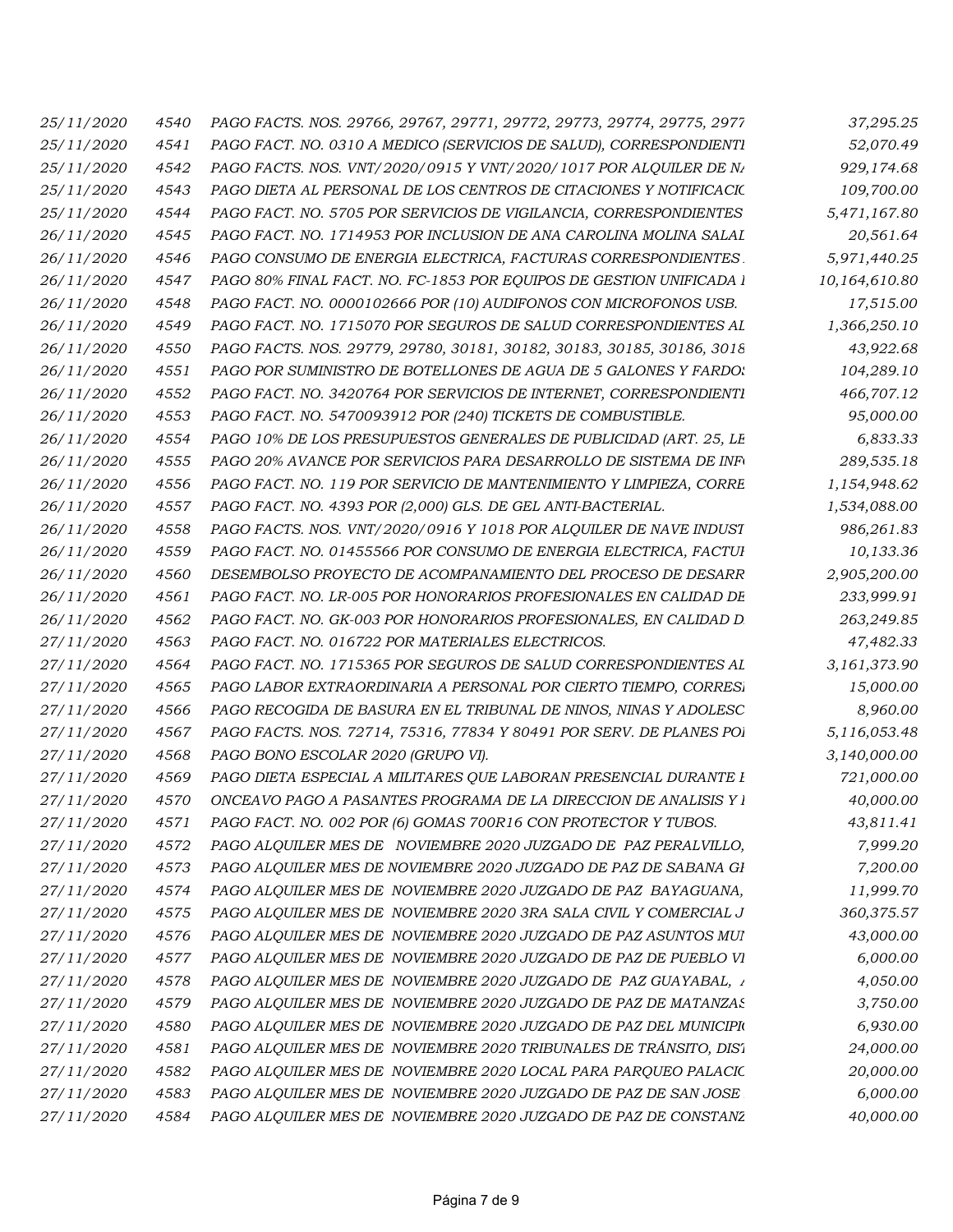| 27/11/2020 | 4585 | PAGO ALQUILER MES DE NOVIEMBRE .2020 SALA CIVIL DEL TRIBUNAL N. N     | 48,400.00  |
|------------|------|-----------------------------------------------------------------------|------------|
| 27/11/2020 | 4586 | PAGO ALQUILER MES DE NOVIEMBRE 2020 JUZGADO DE PAZ DE JARABACC        | 16,706.25  |
| 27/11/2020 | 4587 | PAGO ALQUILER MES DE NOVIEMBRE 2020 JUZGADO DE PAZ FANTINO, CO.       | 7,500.00   |
| 27/11/2020 | 4588 | PAGO ALQUILER MES DE NOVIEMBRE 2020 JUZGADO DE PAZ DE LA CUEVA        | 5,400.00   |
| 27/11/2020 | 4589 | PAGO ALQUILER MES DE NOVIEMBRE 2020 JUZGADO DE PAZ EL PEÑÓN, BA       | 4,000.00   |
| 27/11/2020 | 4590 | PAGO ALQUILER MES DE NOVIEMBRE 2020 TRIBUNAL NIÑOS, NIÑAS Y ADO.      | 12,500.00  |
| 27/11/2020 | 4591 | PAGO ALQUILER MES DE NOVIEMBRE 2020 JUZGADO DE PAZ DE FUNDACIO        | 5,000.00   |
| 27/11/2020 | 4592 | PAGO ALQUILER MES DE NOVIEMBRE 2020 JUZGADO DE PAZ MELLA, INDEI       | 6,000.00   |
| 27/11/2020 | 4593 | PAGO ALQUILER MES DE NOVIEMBRE 2020 VARIAS DEPENDENCIAS DEL PO.       | 15,000.00  |
| 27/11/2020 | 4594 | PAGO ALOUILER MES DE NOVIEMBRE 2020 JUZGADO DE PAZ DEL MUNICIPIO      | 11,500.00  |
| 27/11/2020 | 4595 | PAGO ALQUILER MES DE NOVIEMBRE 2020 TRIBUNAL DE NIÑOS, NIÑAS Y AI     | 19,999.80  |
| 27/11/2020 | 4596 | PAGO ALQUILER MES DE NOVIEMBRE 2020 TRIBUNAL DE NIÑOS, NIÑAS Y AI     | 14,000.00  |
| 27/11/2020 | 4597 | PAGO ALQUILER MES DE NOVIEMBRE 2020 JUZGADO DE PAZ DE QUISQUEY.       | 5,499.90   |
| 27/11/2020 | 4598 | PAGO ALQUILER MES DE NOVIEMBRE 2020 JUZGADO DE PAZ DE EL FACTOI       | 10,000.00  |
| 27/11/2020 | 4599 | PAGO ALQUILER MES DE NOVIEMBRE 2020 TRIBUNAL N. N. Y ADOLESCENTI      | 18,675.00  |
| 27/11/2020 | 4600 | PAGO ALQUILER MES DE NOVIEMBRE 2020 JUZGADO DE PAZ DE TENARES         | 3,501.00   |
| 27/11/2020 | 4601 | PAGO ALQUILER MES DE NOVIEMBRE 2020 JUZGADO DE PAZ DE LAS TERRI       | 19,998.00  |
| 27/11/2020 | 4602 | PAGO ALQUILER MES DE NOVIEMBRE 2020 TRIBUNAL DE NIÑOS, NIÑAS Y AI     | 35,000.00  |
| 27/11/2020 | 4603 | PAGO ALQUILER MES DE NOVIEMBRE 2020 JUZGADO DE PAZ LAS GUÁRAN.        | 6,500.00   |
| 27/11/2020 | 4604 | PAGO ALQUILER MES DE NOVIEMBRE 2020 JUZGADO DE PAZ PIMENTEL, PR       | 8,500.00   |
| 27/11/2020 | 4605 | PAGO ALQUILER MES DE NOVIEMBRE 2020 JUZGADO DE PAZ DE LOMA DE         | 6,750.00   |
| 27/11/2020 | 4606 | PAGO ALQUILER MES DE NOVIEMBRE 2020 JUZGADO DE PAZ DE LAS MATA:       | 5,998.50   |
| 27/11/2020 | 4607 | PAGO ALQUILER MES DE NOVIEMBRE 2020 TRIBUNAL DE N., N. Y ADOLESCI     | 14,850.00  |
| 27/11/2020 | 4608 | PAGO ALQUILER MES DE NOVIEMBRE 2020 TRIBUNAL JURISDICCION ORIGIN      | 20,999.79  |
| 27/11/2020 | 4609 | PAGO ALQUILER MES DE NOVIEMBRE 2020 JUZGADO DE PAZ GUANANICO,         | 6,000.00   |
| 27/11/2020 | 4610 | PAGO ALQUILER MES DE NOVIEMBRE 2020 JUZGADO DE PAZ DE IMBERT PU       | 7,200.00   |
| 27/11/2020 | 4611 | PAGO ALQUILER MES DE NOVIEMBRE 2020 JUZGADO DE PAZ EL LLANO, ELI      | 7,000.00   |
| 27/11/2020 | 4612 | PAGO ALOUILER MES DE NOVIEMBRE 2020 JUZGADO DE PAZ DE VALLEJUE.       | 8,100.00   |
| 30/11/2020 | 4613 | PAGO FACT. NO. 80 POR SERVICIOS REALIZADOS.                           | 19,099.00  |
| 30/11/2020 | 4614 | PAGO FACT. NO. B1500000003 POR SERVICIO DE TRANSPORTE PARA UN GE.     | 13,300.00  |
| 30/11/2020 | 4615 | PAGO FACT. NO. 20773 POR MATERIALES FERRETEROS.                       | 13,581.47  |
| 30/11/2020 | 4616 | PAGO FACT. NO. 1020-000-317 POR SUMINSTRO E INSTALACION DE (1) MOTC   | 96,408.08  |
| 30/11/2020 | 4617 | PAGO FACT. NO. FTD-00341770 POR PUBLICACION EN EL PERIODICO DIARIO    | 52,742.98  |
| 30/11/2020 | 4618 | PAGO 20% AVANCE POR ADECUACION AREA DE RECEPCIÓN DE DOCUMENT(         | 365,184.85 |
| 30/11/2020 | 4619 | PAGO 20% AVANCE POR (4) SUSCRIPCION PROSUPPORT PLUS Y (20) MEMORL     | 648,204.96 |
| 30/11/2020 | 4620 | PAGO FACT. NO. 1928 POR (4) TONERS HP.                                | 45,426.00  |
| 30/11/2020 | 4621 | PAGO FACT. NO. 16274 POR MATERIALES DE FERRETEROS.                    | 162,479.31 |
| 30/11/2020 | 4622 | PAGO FACTS. NOS. FTC30744, FTC30745, FTC30759 Y FTC30760 POR RENO     | 20,615.00  |
| 30/11/2020 | 4623 | PAGO 20% AVANCE POR REPRODUCCION, GRABACION Y TRASMISION DE VIL       | 269,000.00 |
| 30/11/2020 | 4624 | PAGO POR SUMINISTRO DE BOTELLONES DE AGUA DE 5 GALONES Y FARDO:       | 79,262.30  |
| 30/11/2020 | 4625 | PAGO FACTS. NOS. 158535, 159573, 160000, 160002, 160004, 160005, 1600 | 55,316.19  |
| 30/11/2020 | 4626 | PAGO FACTS. NOS. 161056, 161057, 161066 Y 161068 POR SERVICIOS REAL   | 36,862.34  |
| 30/11/2020 | 4627 | PAGO FACT. NO. 984769 POR PUBLICACION EN PERIODICO LISTIN DIARIO LO   | 54,003.28  |
| 30/11/2020 | 4628 | PAGO FACT. NO. 500000226 POR (1,800) ROLLOS DE PAPEL HIGIENICO.       | 123,057.00 |
| 30/11/2020 | 4629 | PAGO FACTS. NOS. 01-00360340, 01-00361934, 01-00364226 Y 01-00366299  | 40,000.00  |